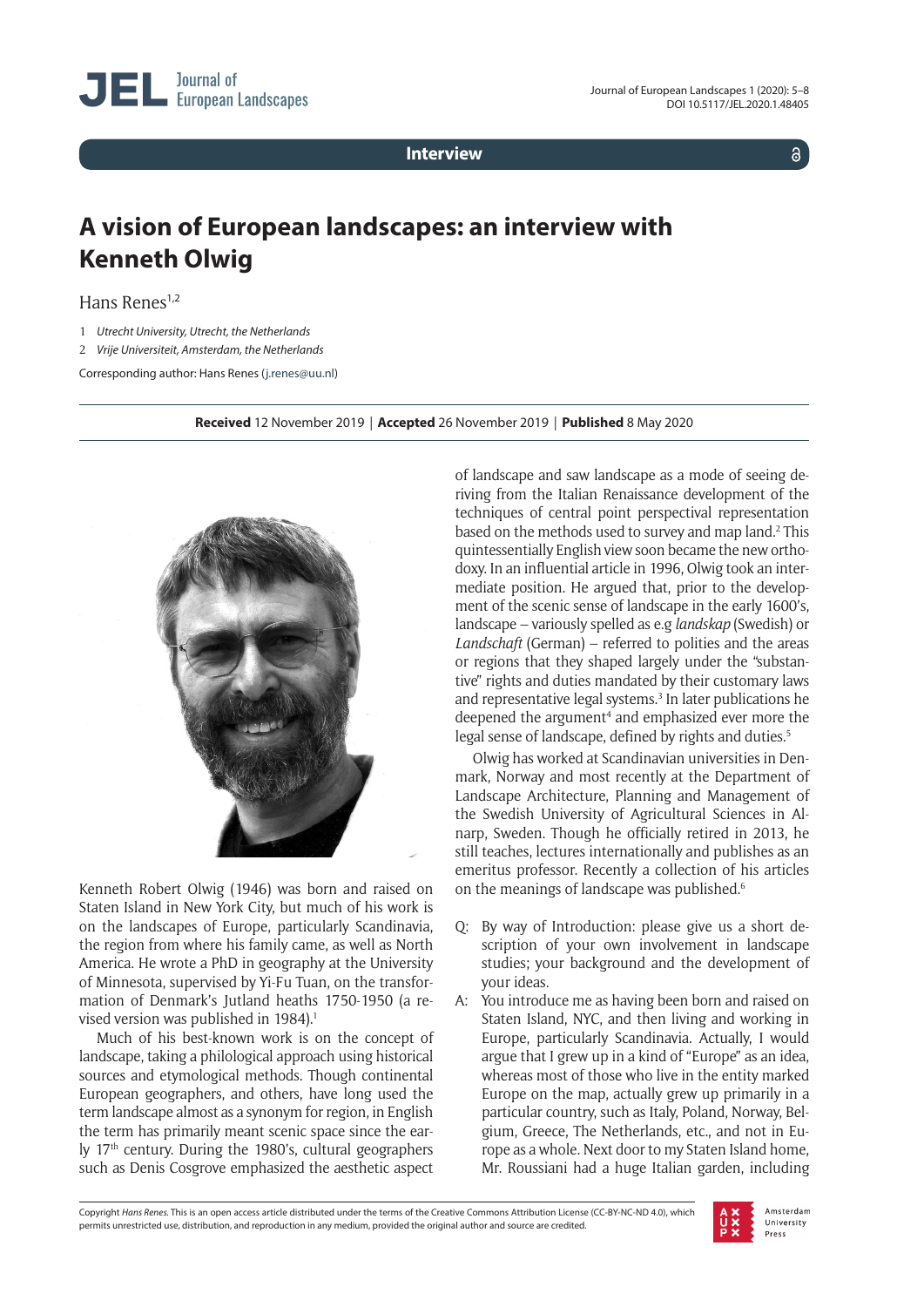grapes for wine that he fermented in great wooden barrels buried in the earth, and an olive tree, and he taught me the rudiments of gardening. To the other side, my best friend Johnny had an Italian mother, Anne, and a Polish father, Ignatius (Iggy), who introduced me to mushroom gathering in the local woods. In Boy Scout Troop Two, many of the leaders, such as troop master Haggedorn, were of Scandinavian origin, and they taught me how to live in the forests and rivers of upstate New York where Scout camp *Aquehonga* was located. My father's best friend, Danny, was the son of Jewish refugees from Belgium, the Newbourgs, who had a large, lovely French garden, and they are the reason I have an orchard with apples and mulberries and make cider at our country home in Denmark (my wife is Danish-born and I am a naturalized Dane). The vegetables we ate in my home on Staten Island were produced by local Greek truck farmers and the resultant taste for things Greek is among the reasons our family has a home in Ermoupolis, Syros. *Aquehonga*, the Native American name for what became Staten Island, was of course originally colonized by the Dutch, who left a heritage of landscape names such Kill Van Kull, New Dorp and Todt Hill (where my parents and brother are buried). As a youth I thus experienced a kind of union of European culture and landscape that formed my place identity, and which explains why the landscapes of Europe, rather than that of any particular country, mean a great deal to me.

Staten Island, as the above suggests, had a large rural landscape that one normally would not identify with New York City, and its cultural landscape was worthy of conservation. This is why a case study from Staten Island played a key role in Ian McHarg's classic book, *Design with Nature*. Despite McHarg's book the landscape was largely raped by greedy politicians and developers subsequent to the building of the Verrazano Narrows Bridge to Brooklyn in 1964. As a result my father, who as a crusading journalist cared deeply about this landscape, felt he had to leave. The family home then moved to Cape Cod, Massachusetts. Here there is a system of direct township democracy that was effectively an inheritance of the Medieval substantive landscape polities of Europe. The townships, in my experience, did a much better job protecting their cultural and physical landscape than New York City did with respect to Staten Island. This background is the basis for my involvement in landscape studies and the development of my ideas and practice.

- Q: What is European in European landscapes? The word Landscape in Europe has different backgrounds (region, management, painting, practices); do you see other, comparable concepts elsewhere?
- A: Mexico was colonized by the Hapsburgs of Spain, and they introduced a system of quasi-independent

regional governance and management that was apparently patterned on the substantive landscape polities of Europe, especially greater Germany, but which also incorporated elements of the differing indigenous cultures of Mexico. Mexico thus has strong, differentiated regional cultures that are reflected in painting, but also in gastronomy, music, dress and folklore. Carl Sauer, the founder of American landscape geography, was aware of the similarity to European landscape polities, and this might help explain his lifelong devotion to the study of Mexico's regional landscapes. It is possible that this organizational form is also found in other South American countries, but I am not sure.

- Q: Is there a European landscape (and: what is Europe. A geographical entity? An idea?).
- A: As my discussion above suggests, Staten Island had a "European" landscape in idea, though not as a geographical entity. Contrariwise, many European countries can be said to have their origin as an idea as political entities, with a national landscape, in the Americas. Migrants from the many regions and countries making up modern Italy who had settled in South and North America (in places like Staten Island which was ca. 50% Italian in my youth) thus discovered their common heritage and identity in the "new" world, which led them to support and finance the work of people in the "old" world like Giuseppe Garibaldi who fought to unite Italy. Welsh national identity likewise has an important home in South America, and the IRA to this day gains vital support from Irish communities in the United States. Followers of Brexit might have noticed, by the way, that the issue of Irish unity has played a key role in Britain's internal and external negotiations.
- Q: Do Scandinavian landscapes differ much from other European landscapes and in what way?
- A: Scandinavia had a pan-Scandinavian movement in the 19th century which, parallel to similar movements in Italy and Germany, sought, largely on the basis of language, to unite the nations speaking the different Scandinavian tongues – which to some degree are mutually intelligible with a little good will. The movement, that was led in part by the Danish plant geographer Joachim Frederik Schouw and which leaned toward a regional federation rather than a unified nation state, failed. It did leave a trace, however, in the present-day Nordic Council, a joint Scandinavian governmental body, under which I have worked, that also includes Finno-Ugric speaking Finland, a former colony of Sweden, that has a large Swedish speaking minority. On this basis, it could be said that Scandinavian landscapes are like European landscapes in-so-far as, while they differ greatly internally in physical terms, they are united through historical and cultural ties. Pan-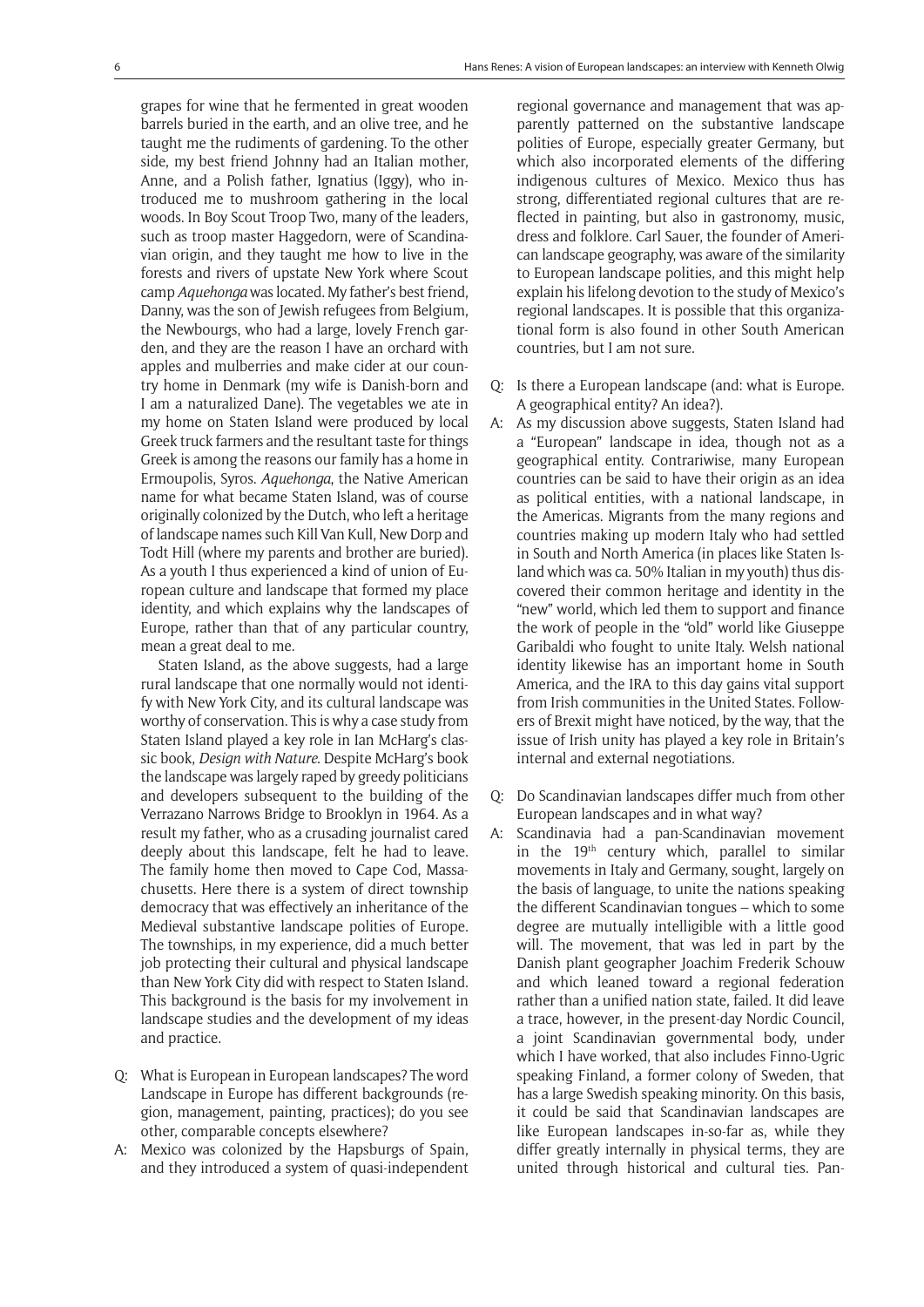Scandinavianism failed largely because it lost ground to "national romantic" nationalist movements within Scandinavia, which tended to see links between the differing physical landscapes of the Scandinavian nations and the supposed national character of their people, often preferring sublime wild nature to the cultural landscape. The influential Norwegian/ German/Danish geologist, natural philosopher, author and nationalist, Henrik Steffens, promoted this notion of landscape, for example, as part of an intellectual and artistic circle that included the painter Casper David Friedrich. Norwegian national romantic poetry, painting and song thus tended to emphasize the nation's mountainous interior, even though it was the *nor*thern sea*way*, that tied Norway together economically, politically and culturally, and which for centuries had linked Norway to Denmark in a united kingdom ruled from Denmark. Denmark has no mountains but, like Norway, it has a strong archipelagic character that has fostered sea travel.

In the early part of the  $20<sup>th</sup>$  century nationalist promoters of "scientific" racial theories took national romanticism a step further in seeking to define Scandinavia in terms of links between the physical geography of the Scandinavian peninsula and a supposed Nordic race, in which case the mountainous character of much of the peninsula played an important role. In this way the physical landscape had key importance similar to that of the blood and soil nationalism of the Nazis, which also looked to the North for the source of its supposed racial identity. This blood and soil nationalism thus ideologically created a divisive perception of the European landscape held by a powerful populistic movement which sought to unite Europe politically by military means, and racially through the suppression of those who were not perceived to belong to the European landscape. The defeat of the Axis powers greatly weakened this conception of landscape and race, though it would seem to be on the rise again today.

- Q: What has been the role of the *European Landscape Convention* (*ELC*)? Did it bring more unity in the use of the concept of landscape in Europe? Furthermore: do you see a continuing role for the *European Landscape Convention*?
- A: The *ELC* importantly has contributed to bringing unity in the use of the landscape concept in Europe because of its emphasis upon the importance of human perception, and thereby culture – as opposed to nature – in the definition and understanding of landscape. As noted in the forgoing, it is culture and history that unite the landscapes of Europe, not landscape as defined physically by nature. The *ELC* is also important because it defines landscape in areal terms. This is congruent with the historical areal meaning of landscape in Continental Europe, rather than the modern English understanding of

landscape as spatial scenery, in which the *land* in *land*scape ceases to mean land as a country or place (e.g. Friesland), and redefines land as earth or soil. I have therefor actively worked both with the *Council of Europe* to promote the ELC and, especially with the relevant Swedish authorities, to have the *ELC* ratified in Sweden. The *ELC* is, however, somewhat toothless because it relies more on good will than law. If it is to have a continuing effect I think it needs to give more emphasis to the often overseen role of customary law in protecting the practices that shape the cultural landscapes of particularly marginal agricultural areas, which are also of great recreational importance. It should be required reading for proponents of the *ELC* to read Lord Eversley (1910). *Commons, Forests and Footpaths: The Story of the Battle during the last Forty-five Years for Public Rights over the Commons, Forests and Footpaths of England and Wales*, just to see what a legal approach to the landscape rights of the people can accomplish. A significant threat to these marginal landscapes today, I believe, is the rewilding movement, which has its roots in notions of landscape dating back to the national romantics, natural philosophy and what followed.

- Q: Is landscape basically a rural concept? Are cities (or highly urbanised areas) part of landscape or destroying the landscape?
- A: Urban areas were historically integral to landscape polities. They had the areal character of the historical landscapes and the New England townships I have discussed above. The same is true for the ancient Greek "chora" that I have discussed in my most recent book *The Meanings of Landscape: Essays on Place, Space, Nature and Justice* (2019), which is partially concerned with urban landscape. The enclosure of land as private property, for both agricultural and industrial purposes, is perhaps the main structural reason for the separation of urban populations from the rural. Today, it is often the urban population that supports rewilding and the preservation of sublime landscapes that are empty of people, because they have lost contact with the rural world. In places like the Faeroe Islands, on the other hand, where much rural land is still kept in common, many urbanites continue to be in active contact with rural life and in my experience there seems to be little interest in wilderness, even though, to the outsider, the Faeroes might seem to be quintessentially wild.
- Q: What are you presently working on?
- A: My most recent book is essentially a compilation and reworking of articles, published in disparate places, that focused on the relationship between landscape, place and space in order to make these texts accessible to a wider readership. I would like to follow this up with another compilation that might